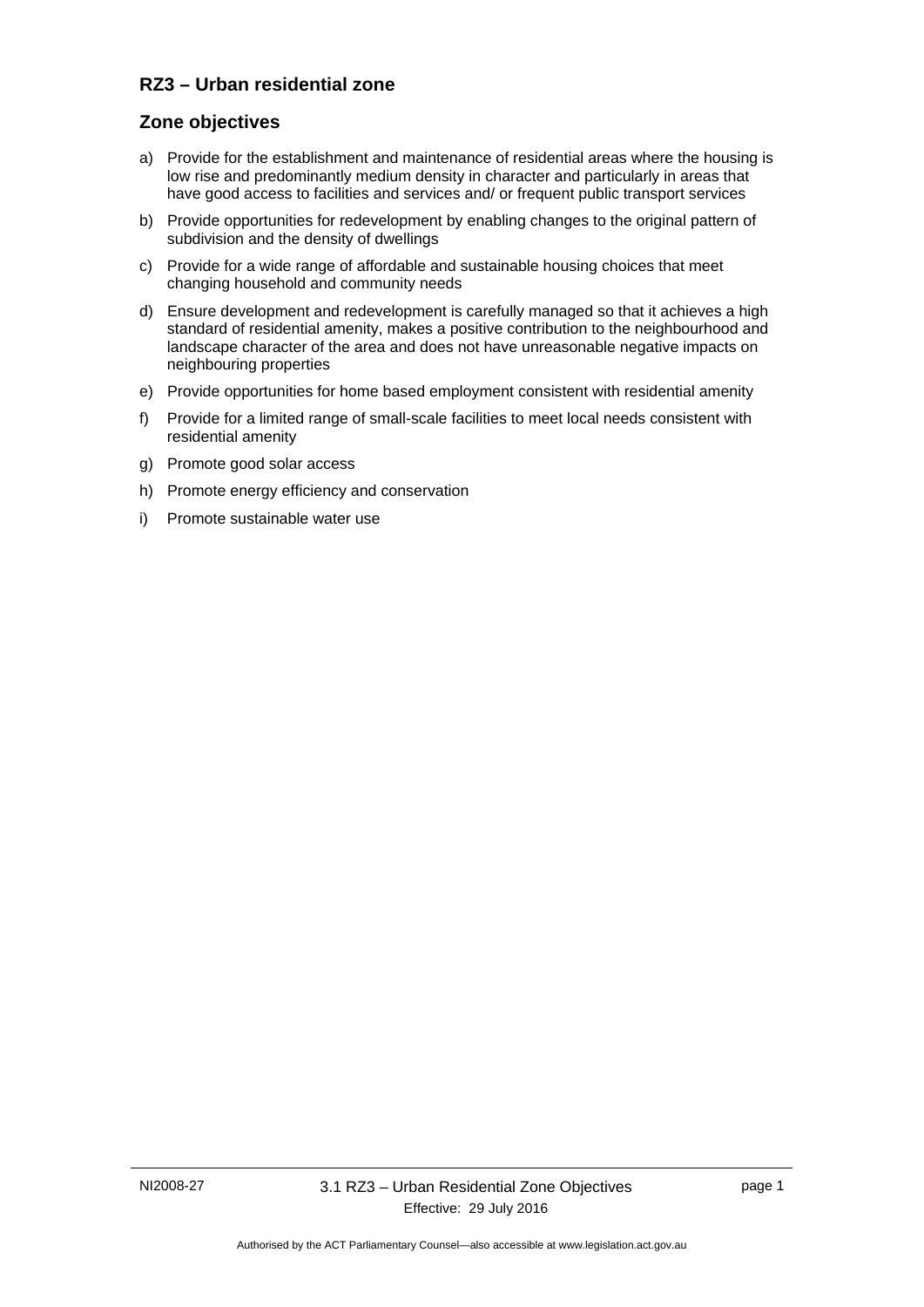# **RZ3 – Urban residential zone development table**

#### **EXEMPT DEVELOPMENT**

Development approval is not required. Building approval may be required. On leased land, development must be authorised by a lease.

Single dwelling housing – new residential land, subject to section 20 and schedule 1 of the Planning and Development Regulation 2008.

Exempt development identified in section 20 and schedule 1 of the Planning and Development Regulation 2008.

#### **ASSESSABLE DEVELOPMENT**

Development application required.

On leased land, development must be authorised by a lease.

**MINIMUM ASSESSMENT TRACK** 

**CODE** 

Development application required and assessed in the code track

**Development**

Single dwelling housing that complies with the relevant rules, except where exempted from requiring development approval by section 20 and schedule 1 of the Planning and Development Regulation 2008.

Development specified as additional code track development in a suburb precinct code for land shown on the relevant suburb precinct map

Varying a lease to do one or more of the following:

1. express the number of approved or lawfully erected dwellings

2. remove, relocate or change easements.

#### **MINIMUM ASSESSMENT TRACK MERIT**

Development application required and assessed in the merit track, unless specified in schedule 4 of the Planning and Development Act 2007 (as impact track)

| <b>Development</b>                                                                                                                                |                                                                                    |
|---------------------------------------------------------------------------------------------------------------------------------------------------|------------------------------------------------------------------------------------|
| ancillary use                                                                                                                                     | parkland                                                                           |
| boarding house                                                                                                                                    | residential care accommodation                                                     |
| child care centre                                                                                                                                 | retirement village                                                                 |
| community activity centre                                                                                                                         | sign                                                                               |
| consolidation                                                                                                                                     | single dwelling housing (where not exempt<br>development or code track assessable) |
| demolition                                                                                                                                        | secondary residence                                                                |
| development specified as additional merit<br>track development in a suburb precinct code<br>for land shown on the relevant suburb<br>precinct map | special dwelling                                                                   |
| guest house                                                                                                                                       | subdivision                                                                        |
| health facility                                                                                                                                   | supportive housing                                                                 |
| home business                                                                                                                                     | temporary use                                                                      |
| minor road                                                                                                                                        | varying a lease (where not code track or<br>impact track assessable)               |
| minor use                                                                                                                                         |                                                                                    |
| multi-unit housing                                                                                                                                |                                                                                    |

#### **MINIMUM ASSESSMENT TRACK IMPACT** Development application required and assessed in the impact track

1. Development that is not:

- a. Exempt, code track or merit track development (see section 132 of the Planning and Development Act 2007); or
- b. Prohibited development, other than development that is permitted under s137 of the Planning and Development Act 2007.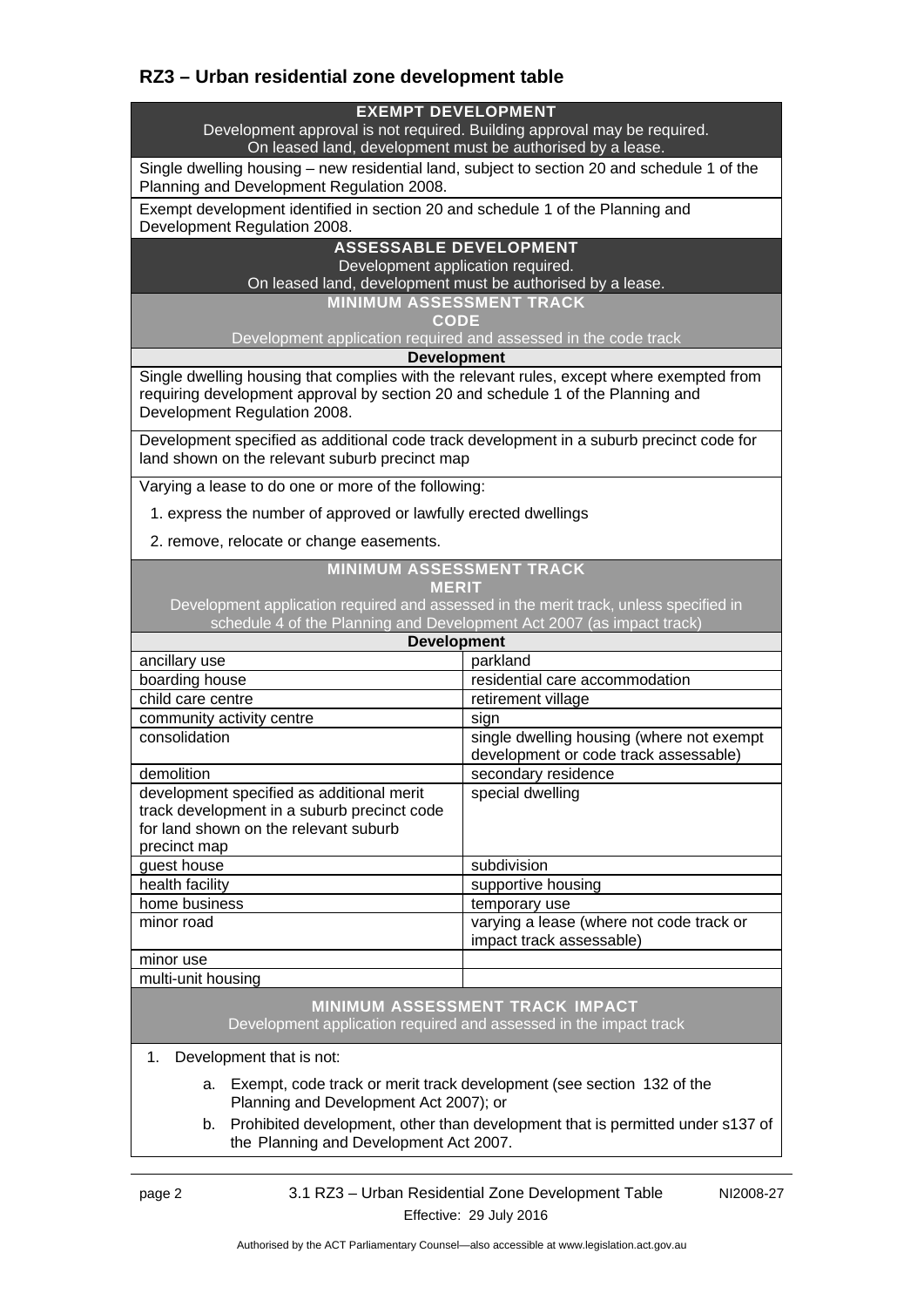| Development specified in schedule 4 of the Planning and Development Act 2007 and<br>2.<br>not listed as a prohibited use in this table.                           |                                                                                                  |  |
|-------------------------------------------------------------------------------------------------------------------------------------------------------------------|--------------------------------------------------------------------------------------------------|--|
| 3.<br>Development that is authorised by a lease and listed as a prohibited use in this table.                                                                     |                                                                                                  |  |
| Development declared under section 124 or section 125 of the Planning and<br>4.<br>Development Act 2007 and not listed as a prohibited development in this table. |                                                                                                  |  |
| 5.<br>Varying a lease to add a use assessable under the impact track.                                                                                             |                                                                                                  |  |
| <b>PROHIBITED DEVELOPMENT</b>                                                                                                                                     |                                                                                                  |  |
| Development listed below is prohibited development except where it is listed elsewhere in<br>this development table.                                              |                                                                                                  |  |
| agriculture                                                                                                                                                       | liquid fuel depot                                                                                |  |
| airport                                                                                                                                                           | mining industry                                                                                  |  |
| animal care facility                                                                                                                                              | mobile home park                                                                                 |  |
| animal husbandry                                                                                                                                                  | motel                                                                                            |  |
| aquatic recreation facility                                                                                                                                       | municipal depot                                                                                  |  |
| bulk landscape supplies                                                                                                                                           | nature conservation area                                                                         |  |
| business agency                                                                                                                                                   | offensive industry                                                                               |  |
| car park                                                                                                                                                          | office                                                                                           |  |
| caretakers residence                                                                                                                                              | outdoor recreation facility                                                                      |  |
| caravan park/camping ground                                                                                                                                       | overnight camping area                                                                           |  |
| cemetery                                                                                                                                                          | pedestrian plaza                                                                                 |  |
| civic administration                                                                                                                                              | place of assembly                                                                                |  |
| club                                                                                                                                                              | place of worship                                                                                 |  |
| communications facility                                                                                                                                           | plant and equipment hire establishment                                                           |  |
| community theatre                                                                                                                                                 | plantation forestry                                                                              |  |
| commercial accommodation unit                                                                                                                                     | produce market                                                                                   |  |
| corrections facility                                                                                                                                              | public agency                                                                                    |  |
| craft workshop                                                                                                                                                    | public transport facility                                                                        |  |
| cultural facility                                                                                                                                                 | railway use                                                                                      |  |
| defence installation                                                                                                                                              | recyclable materials collection                                                                  |  |
| development specified as additional                                                                                                                               | recycling facility                                                                               |  |
| prohibited development in a suburb precinct                                                                                                                       |                                                                                                  |  |
| code for land shown on the relevant suburb                                                                                                                        |                                                                                                  |  |
| precinct map                                                                                                                                                      |                                                                                                  |  |
| drink establishment                                                                                                                                               | religious associated use                                                                         |  |
| drive-in cinema                                                                                                                                                   | restaurant                                                                                       |  |
| educational establishment                                                                                                                                         | sand and gravel extraction                                                                       |  |
| emergency services facility                                                                                                                                       | scientific research establishment                                                                |  |
| farm tourism                                                                                                                                                      | serviced apartment                                                                               |  |
| freight transport facility                                                                                                                                        | service station                                                                                  |  |
| funeral parlour                                                                                                                                                   | <b>SHOP</b>                                                                                      |  |
| general industry                                                                                                                                                  | stock/sale yard                                                                                  |  |
| group or organised camp                                                                                                                                           | store                                                                                            |  |
| hazardous industry                                                                                                                                                | tourist facility                                                                                 |  |
| hazardous waste facility                                                                                                                                          | tourist resort                                                                                   |  |
| hospital                                                                                                                                                          | transport depot                                                                                  |  |
| hotel                                                                                                                                                             | varying a lease to add a use listed as<br>"prohibited development" in this development<br>table. |  |
| incineration facility                                                                                                                                             | vehicle sales                                                                                    |  |
| indoor entertainment facility                                                                                                                                     | veterinary hospital                                                                              |  |
| indoor recreation facility                                                                                                                                        | warehouse                                                                                        |  |
| industrial trades                                                                                                                                                 | waste transfer station                                                                           |  |

NI2008-27 3.1 RZ3 – Urban Residential Zone Development Table Effective: 29 July 2016